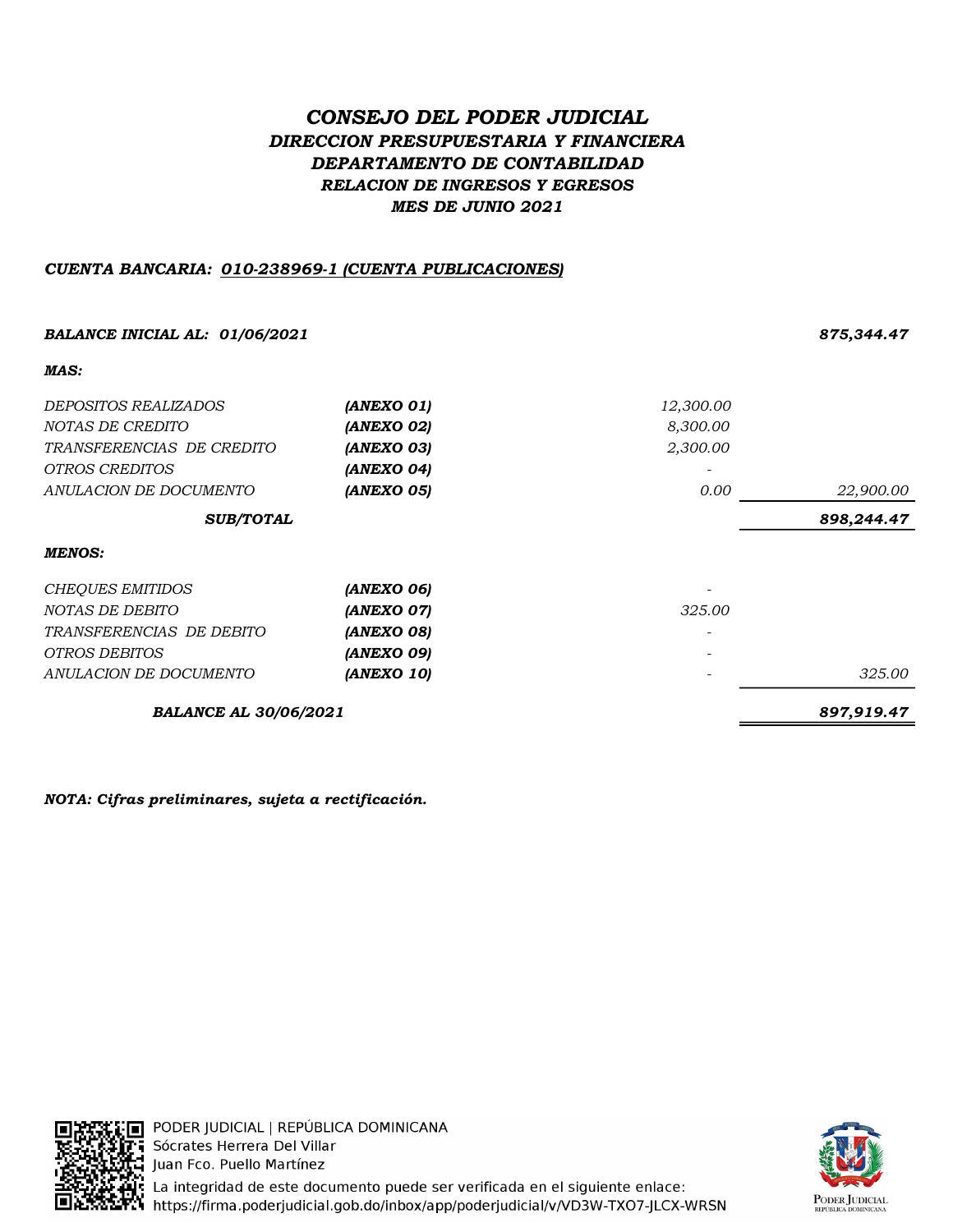# RELACION DE INGRESOS Y EGRESOS CONSEJO DEL PODER JUDICIAL DIRECCION PRESUPUESTARIA Y FINANCIERA DEPARTAMENTO DE CONTABILIDAD MES DE JUNIO 2021

#### ANEXO 01

## RELACION DEPOSITOS REALIZADOS MES DE JUNIO 2021

| <i>FECHA</i> | NUM. | <b>DESCRIPCION</b>                                     | <b>VALOR RD\$</b> |
|--------------|------|--------------------------------------------------------|-------------------|
| 09/06/2021   | 2475 | EXPEDICION CERTIFICACIONES DE JURAMENTACION DE ABOGADO | 300.00            |
| 09/06/2021   | 2476 | EXPEDICION CERTIFICACION DE JURAMENTACION DE NOTARIO   | 500.00            |
| 09/06/2021   | 2477 | EXPEDICION CERTIFICACION DE JURAMENTACION DE NOTARIO   | 500.00            |
| 09/06/2021   | 2478 | EXPEDICION CERTIFICACION DE DEPOSITO DE PROTOCOLO      | 1,500.00          |
| 14/06/2021   | 2479 | EXPEDICION CERTIFICACION DE DEPOSITO DE PROTOCOLO      | 500.00            |
| 16/06/2021   | 2480 | EXPEDICION CERTIFICACION DE DEPOSITO DE PROTOCOLO      | 4,000.00          |
| 14/06/2021   | 2481 | EXPEDICION CERTIFICACION DE JURAMENTACION DE ABOGADO   | 300.00            |
| 14/06/2021   | 2482 | EXPEDICION CERTIFICACIONE DE JURAMENTACION DE ABOGADO  | 600.00            |
| 21/06/2021   | 2483 | EXPEDICION CERTIFICACIONES DE JURAMENTACION DE ABOGADO | 600.00            |
| 22/06/2021   | 2484 | EXPEDICION CERTIFICACIONES DE JURAMENTACION DE ABOGADO | 1,200.00          |
| 25/06/2021   | 2485 | EXPEDICION CERTIFICACION DE JURAMENTACION DE ABOGADO   | 600.00            |
| 25/06/2021   | 2486 | EXPEDICION CERTIFICACION DE DEPOSITO DE PROTOCOLO      | 500.00            |
| 25/06/2021   | 2487 | EXPEDICION CERTIFICACION DE JURAMENTACION DE ABOGADO   | 600.00            |
| 28/06/2021   | 2488 | EXPEDICION CERTIFICACION DE JURAMENTACION DE ABOGADO   | 300.00            |
| 30/06/2021   | 2489 | EXPEDICION CERTIFICACION DE JURAMENTACION DE ABOGADO   | 300.00            |
|              |      | TOTAL RD\$                                             | 12,300.00         |

#### ANEXO 02

## RELACION NOTAS DE CREDITO MES DE JUNIO 2021

| <b>FECHA</b> | NUM. | <b>DESCRIPCION</b>                                   | VALOR RD\$ |
|--------------|------|------------------------------------------------------|------------|
| 30/06/2021   | 270  | CARGO POR CERTIFICACION DE JURAMENTACION DE ABOGADOS | 5.400.00   |
| 30/06/2021   | 271  | CARGO POR CERTIFICACION DE JURAMENTACION DE NOTARIO  | 2,000.00   |
| 30/06/2021   | 272  | CARGO POR CERTIFICACION DE JURAMENTACION DE ABOGADOS | 900.00     |
|              |      | TOTAL RD\$                                           | 8.300.00   |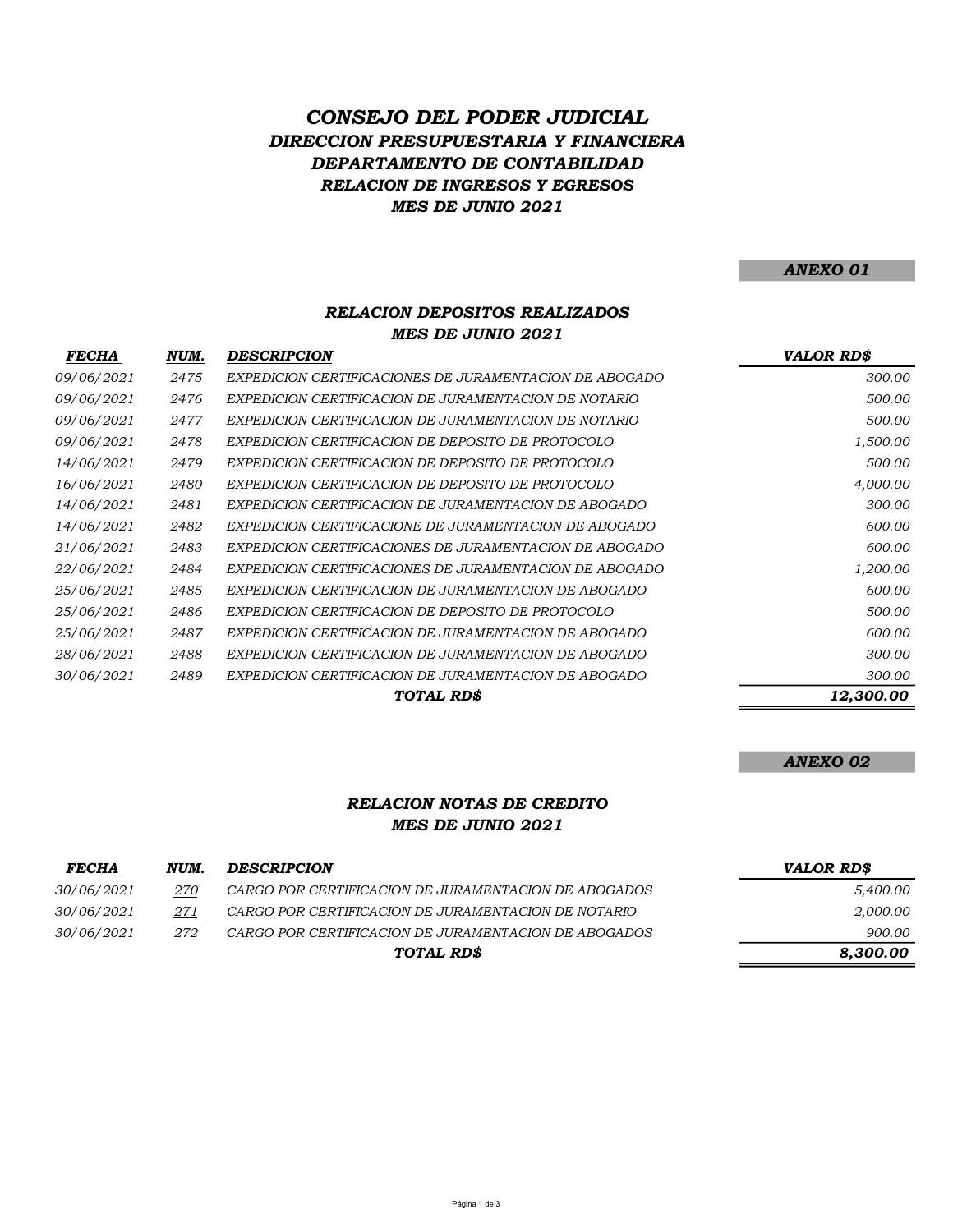### RELACION TRANSFERENCIA DE CREDITO MES DE JUNIO 2021

| <b>FECHA</b>      | NUM. | <b>DESCRIPCION</b>                                        | <b>VALOR RD\$</b> |
|-------------------|------|-----------------------------------------------------------|-------------------|
| 16/06/2021        | 117  | EXPEDICION DE CERTIFICACION DE JURAMENTACION DE ABOGADO   | 300.00            |
| <i>17/06/2021</i> | 118  | EXPEDICION DE CERTIFICACION DE JURAMENTACION DE ABOGADO   | 300.00            |
| 21/06/2021        | 119  | EXPEDICION DE CERTIFICACION DE CUALOUIER OTRA INFORMACION | 500.00            |
| 22/06/2021        | 120  | EXPEDICION DE CERTIFICACION DE JURAMENTACION DE ABOGADO   | 300.00            |
| 22/06/2021        | 121  | EXPEDICION DE CERTIFICACION DE JURAMENTACION DE ABOGADO   | 300.00            |
| 29/06/2021        | 122  | EXPEDICION DE CERTIFICACION DE JURAMENTACION DE ABOGADO   | 300.00            |
| 30/06/2021        | 123  | EXPEDICION DE CERTIFICACION DE JURAMENTACION DE ABOGADO   | 300.00            |
|                   |      | TOTAL RD\$                                                | 2.300.00          |

ANEXO 04

### RELACION OTROS CREDITOS MES DE JUNIO 2021

FECHA NUM. VALOR RD\$ DESCRIPCION - 1990 - 1990 - 1990 - 1990 - 1990 - 1990 - 1990 - 1990 - 1990 - 1990 - 1990 - 1990 - 1990 - 1990 - 1990 - 19<br>1991 - 1990 - 1990 - 1990 - 1990 - 1990 - 1990 - 1990 - 1990 - 1990 - 1990 - 1990 - 1990 - 1990 - 1990 - 1990 - 1990 - 1990 - 1990 - 1990 - 1990 - 1990 - 1990 - 1990 - 1990 - 1990 - 1990 - 1990 - 1990 - 1990 - 1990 - 199 RELACION ANULACION DE DOCUMENTO TOTAL RD\$

MES DE JUNIO 2021

FECHA NUM. VALOR RD\$ DESCRIPCION

TOTAL RD\$

ANEXO 06

**- All and All and All and All and All - All and All and All and All and All** 

ANEXO 05

## RELACION DE CHEQUES EMITIDOS MES DE JUNIO 2021

FECHA NUM. VALOR RD\$ BENEFICIARIO

TOTAL RD\$

- 1990 - 1990 - 1990 - 1990 - 1990 - 1990 - 1990 - 1990 - 1990 - 1990 - 1990 - 1990 - 1990 - 1990 - 1990 - 19<br>1991 - 1990 - 1990 - 1990 - 1990 - 1990 - 1990 - 1990 - 1990 - 1990 - 1990 - 1990 - 1990 - 1990 - 1990 - 1990